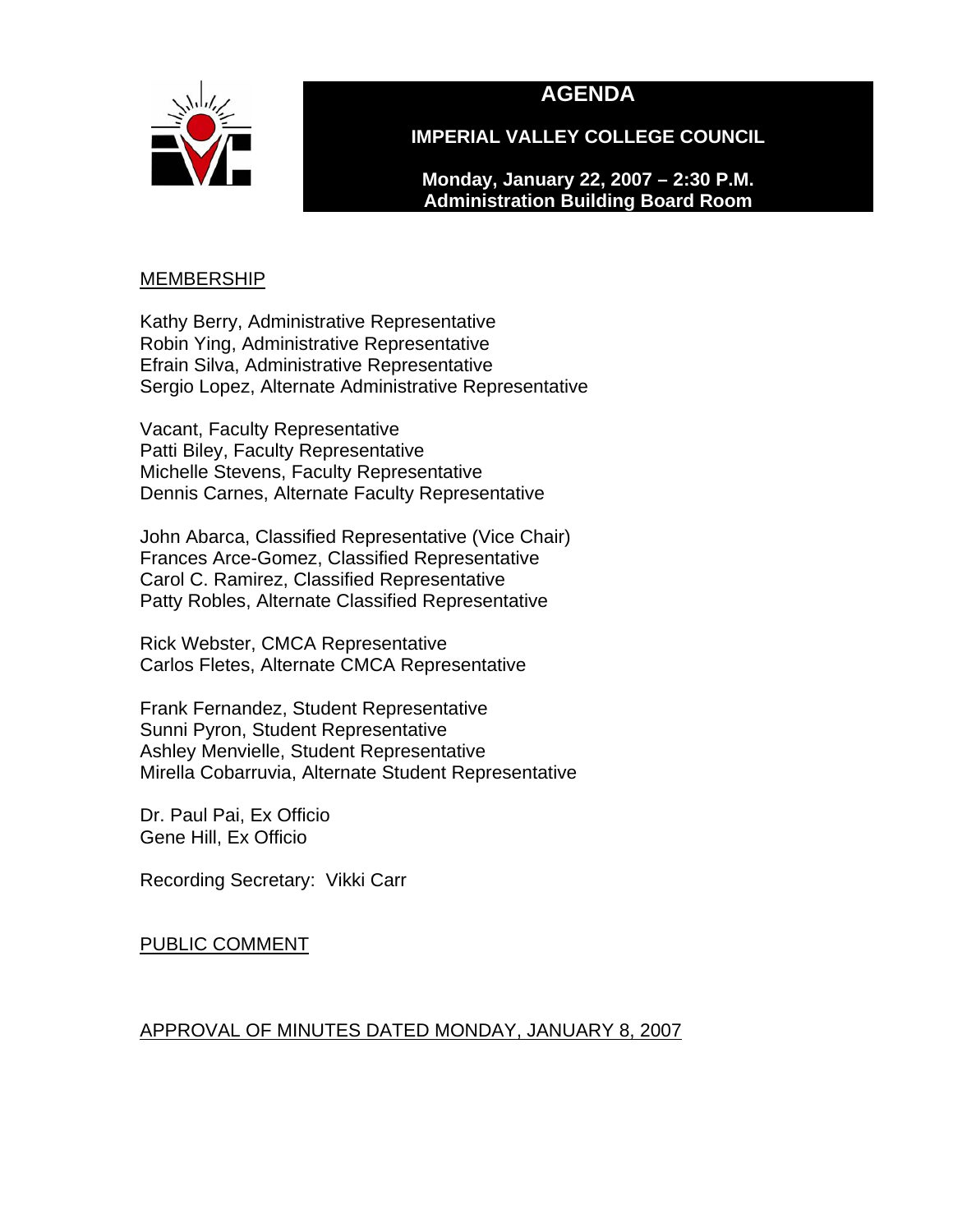# REPORT FROM THE PRESIDENT – DR. PAUL PAI

# AREA REPORTS/UPDATES

Instruction – Gary Rodgers Accreditation Process – Gary Rodgers Business Services/Bond Projects Update – Dick Fragale Student Services – Dr. Victor Jaime ACCESO – Dawn Chun Title V Cooperative Grant – Dr. Lianna Zhao Associated Student Government – Frank Fernandez

### MINUTES FROM STANDING AND AD HOC COMMITTEES

None.

# DISCUSSION AND INFORMATION ITEMS

- 1. 2007-08 Budget Development Guidelines (attachment) Dick Fragale
- 2. Nominations and Election of Chair Update John Abarca

#### ACTION ITEMS

None.

ADJOURNMENT

# **2006-2007 College Council Meeting Schedule at 2:30 p.m. in the Board Room**

| January 22       | April 23 |
|------------------|----------|
| February 12 & 26 | May 14   |
| March 12 & 26    | June 25  |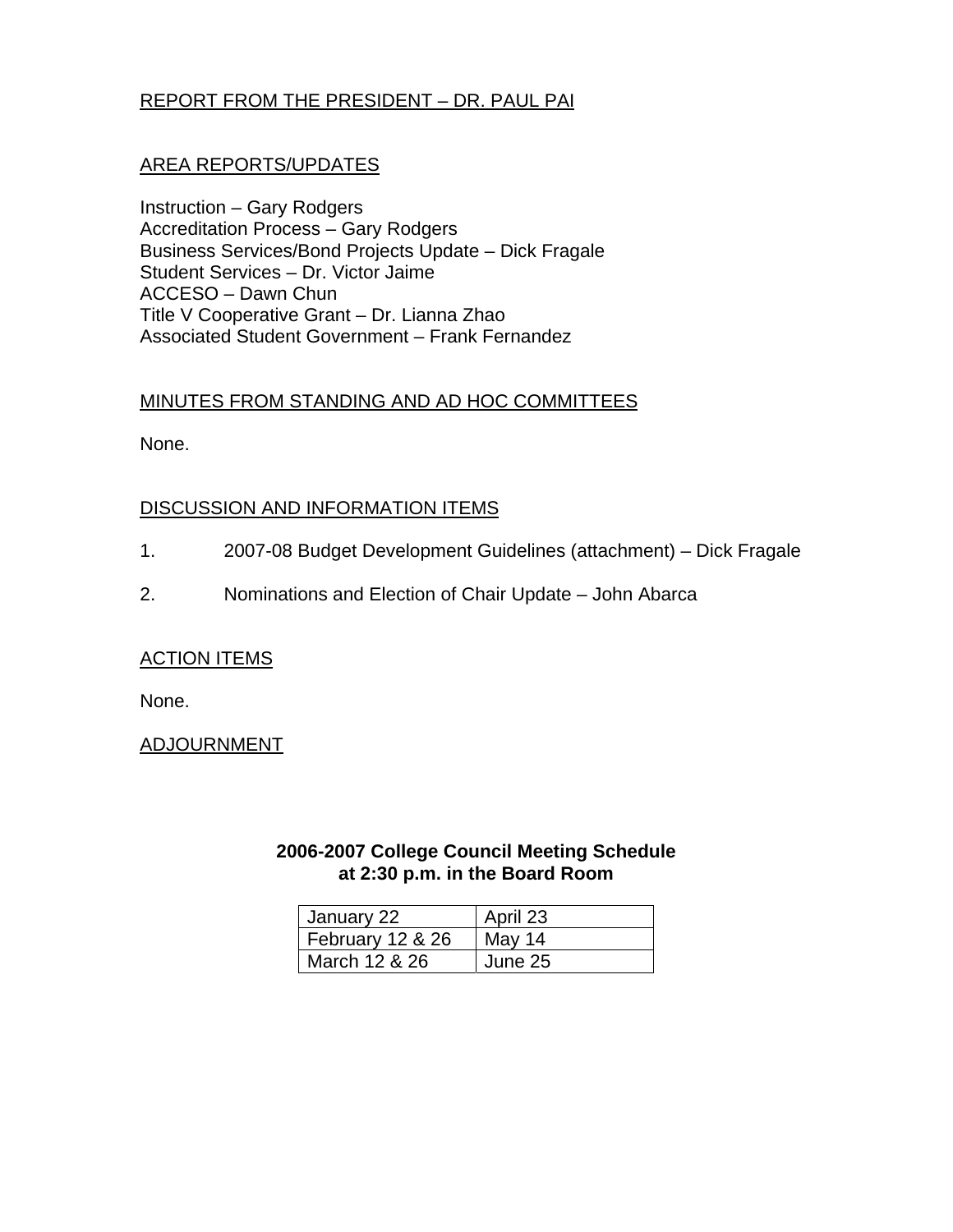# IMPERIAL VALLEY COLLEGE 2007-08 Budget Development Guidelines

Budget development for the 2007-2008 District Budget is scheduled to begin in February 2007, with a deadline of **March 31, 2007**. The first draft of the Tentative Budget will be reviewed by Planning and Budget Committee in April, 2007, with a Tentative Budget being presented to the Board of Trustees on June 19, 2007 and a Final Budget to be adopted by September 15, 2007.

#### **2007-08 BUDGET GOALS**

- 1. Maintain the fiscal stability of the District.
- 2. Maintain a minimum 6% reserve.

#### **2007-08 BUDGET GUIDELINES**

- 1000 Certificated salaries subject to negotiations
- 2000 Classified Salaries subject to negotiations
- 3000 Fringe Benefits subject to negotiations
- 4000 Supplies and Equipment – *Proposals will be submitted by area Vice President to Planning and Budget for consideration based on Program Reviews. Amount appropriated for expenditures (not including fixed costs) to be distributed by area vice presidents, division chairs and program directors.*
- 5000 Services *Proposals will be submitted by area Vice President to Planning and Budget for consideration based on Program Reviews. Amount appropriated for expenditures (not including fixed costs) to be distributed by area vice presidents, division chairs and program directors.*
- 6000 Capital Outlay – *Proposals will be submitted by area Vice President to Planning and Budget for consideration based on Program Reviews. New and replacement of equipment.*

Data Entry: 1000, 2000, and 3000 (salary and benefits) will be entered by the Business Office for non-categorical programs; 4000, 5000 and 6000 budget amounts will be entered by departments/divisions.

Categorical Programs: All data entry for categorical programs will be done by the program; any adjustments to categorical budgets will be addressed on an individual basis by the program directors and the Director of Fiscal Services.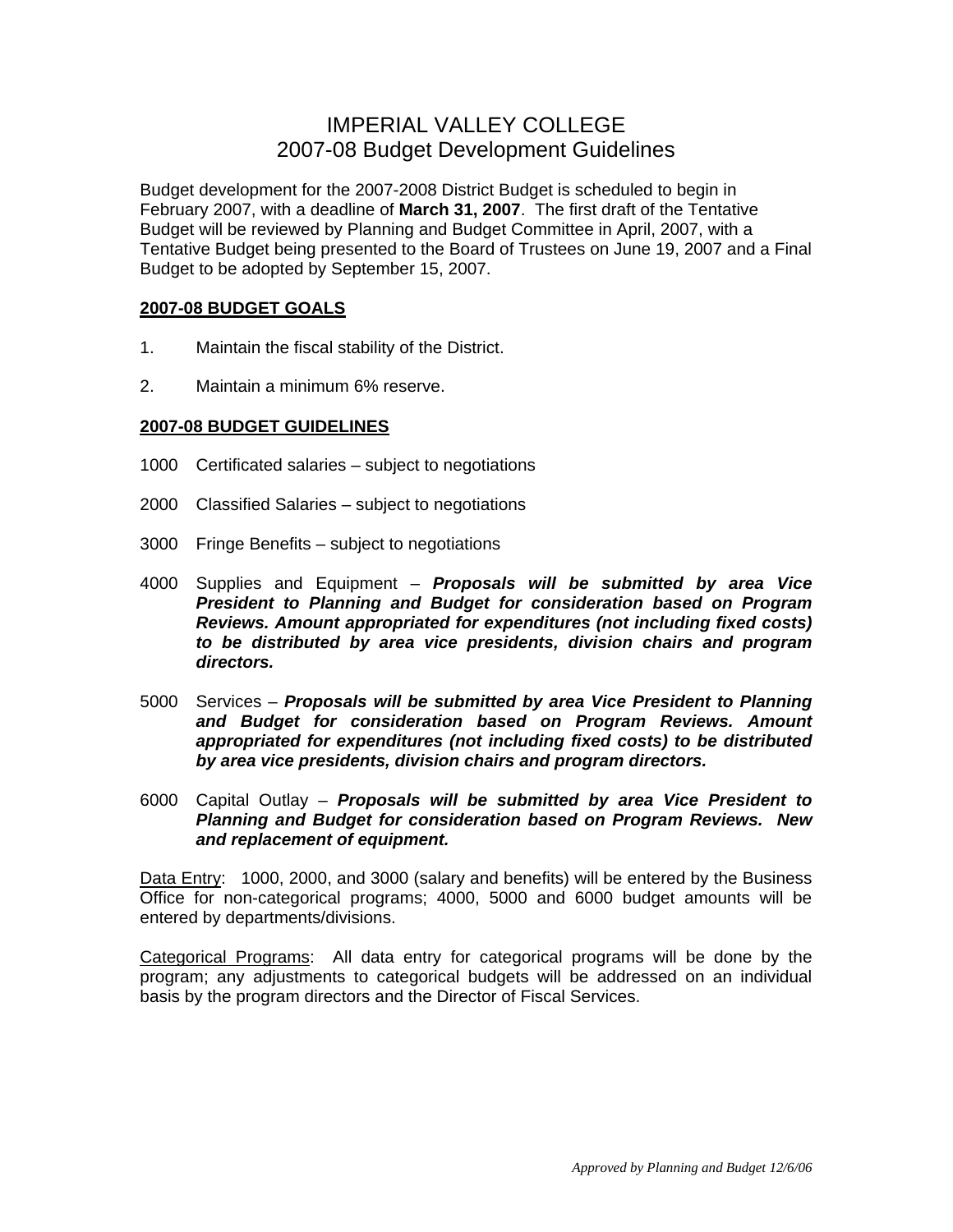

#### **IMPERIAL VALLEY COLLEGE COUNCIL**

#### **MINUTES**

#### **MONDAY, JANUARY 8, 2007**

College Council Vice Chair, John Abarca, called the meeting to order at 2:35 P.M.

Council members in attendance were as follows:

Kathy Berry, Administrative Representative Efrain Silva, Administrative Representative Robin Ying, Administrative Representative Sergio Lopez, Alternate Administrative Representative

Michelle Stevens, Faculty Representative Patti Biley, Faculty Representative

John Abarca, Classified Staff Representative (Vice Chair) Frances Arce-Gomez, Classified Representative Carol C. Ramirez, Classified Staff Representative

Rick Webster, CMCA Representative

Frank Fernandez, Student Representative Sunni Pyron, Student Representative Mirella Cobarruvia, Alternate Student Representative

Gene Hill, Ex Officio

Recording Secretary: Vikki Carr

Council members not in attendance were as follows: Dennis Carnes, Alternate Faculty Representative Carlos Fletes, Alternate CMCA Representative Patty Robles, Alternate Classified Representative Ashley Menvielle, Student Representative Paul Pai, Ex Officio

Others present were: Gary Rodgers; Dick Fragale; Marilyn Boyle; Dr. Lianna Zhao; Dawn Chun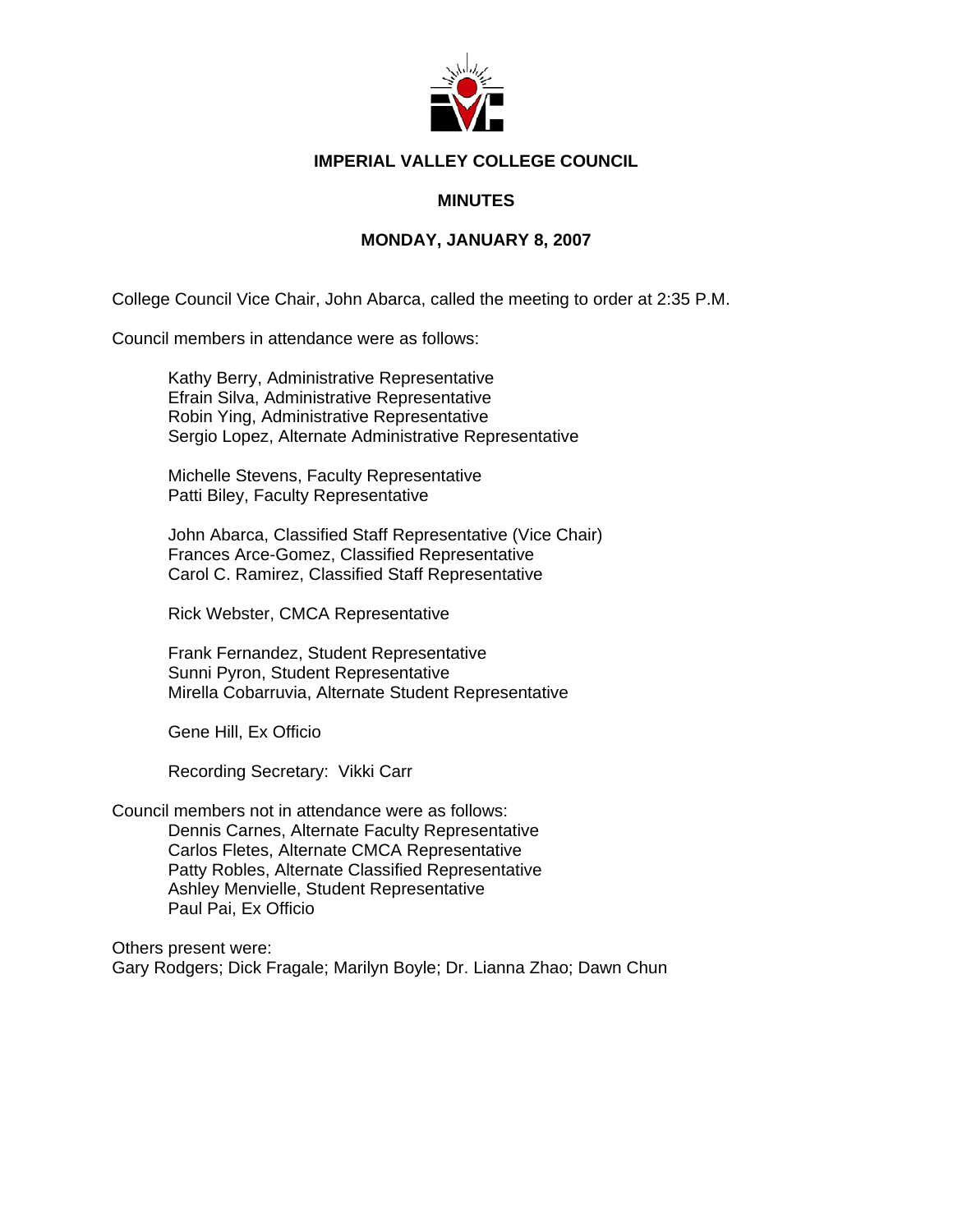#### PUBLIC COMMENTS

There was no public comment.

#### COLLEGE COUNCIL MEMBERSHIP CHANGES

Vice Chair Abarca announced there were two changes:

A vacancy in the faculty representation due to Cathy Zazueta being granted a leave of absence and Mirella Cobarruvia was appointed as the Alternate Student Representative by ASG.

#### APPROVAL OF MINUTES

M/S/C Efrain Silva/Dr. Michelle Stevens to approve the minutes dated December 11, 2006, as presented. Motion moved unanimously.

#### REPORT FROM THE PRESIDENT

Tabled due to Dr. Pai being out of the office on business.

#### AREA REPORTS/UPDATES

#### **INSTRUCTION/ACADEMIC SERVICES**

Gary Rodgers reported that the winter schedule is offering 213 courses which were 14 fewer than last winter; there is a 67% fill rate which is higher than last year and FTES are lower than last year by 10 but there is a larger head count.

#### **ACCREDITATION UPDATE**

Gary Rodgers reported that the report is available online and hard copies were being printed and CDs burned for those that preferred it in those formats. He reported that IVC has not been assigned an accreditation chair.

#### **BUSINESS SERVICES**

Dick Fragale reported the following:

- Within the next two weeks the Governor is scheduled to deliver the State of the State Address in which he will announce the COLA. He stated that generally what the Governor announces is the base for IVC.
- Architect Jimmy Sanders submitted the science building plans to the Department of State Architecture (DSA) and was told that IVC should hear something within 30 days.
- A groundbreaking ceremony will likely happen in mid March after the bids are received.
- A bid for the concrete base of the science building will be done separately to avoid delays.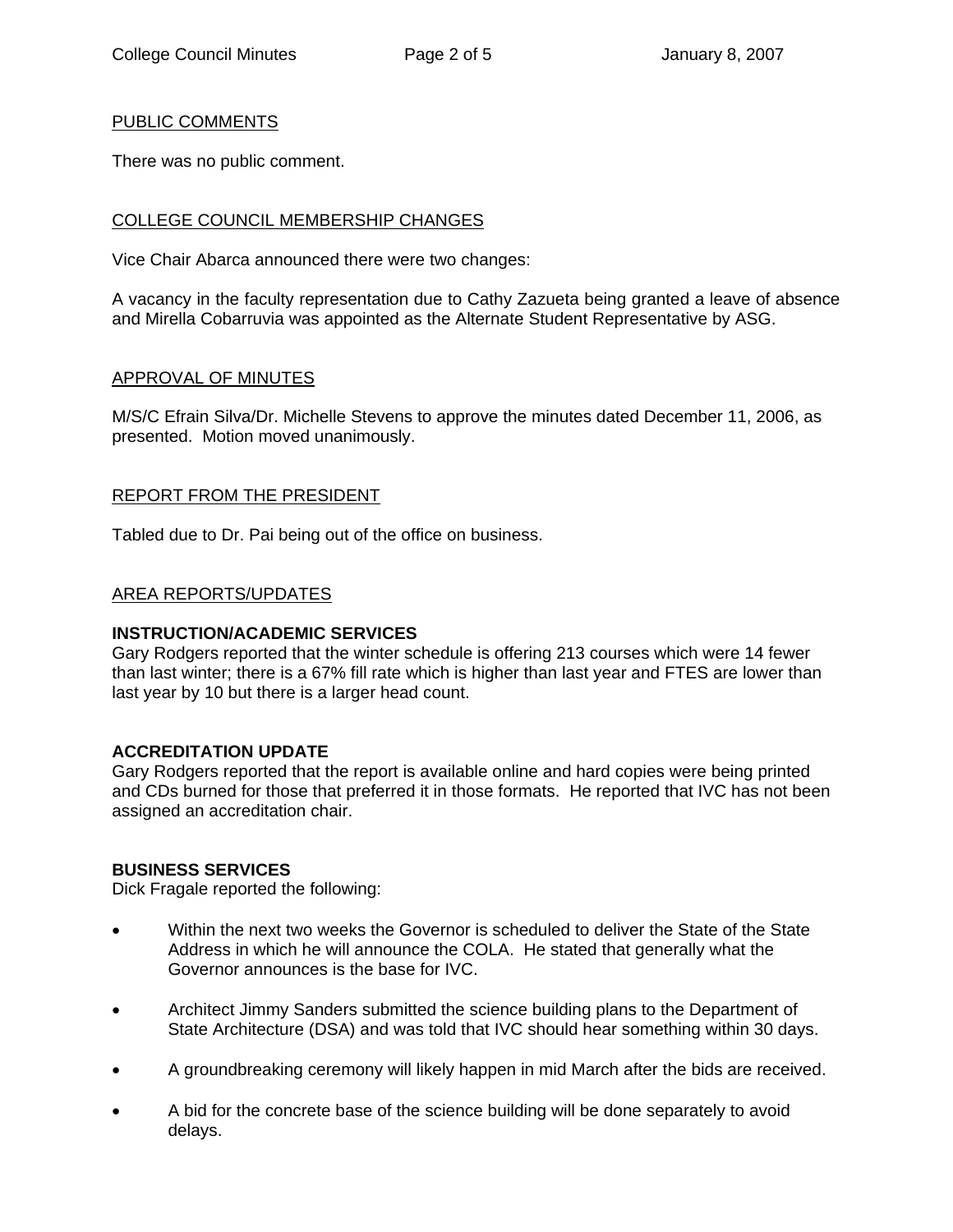- IVC may be eligible for a grant if the all-weather tracks have reconstituted rubber.
- Parking lot bid will go to the approval for the Board at its February meeting.
- Thanked ASG President Frank Fernandez for his assistance in obtaining the lighting for the softball fields.

### **STUDENT SERVICES**

Dr. Victor Jaime was not present but provided a report that was attached to the agenda.

# **ACCESO**

Dawn Chun reported the following:

# **Winter Intersession 2007**

12 online classes offered 316 students currently registered 9 out of the 12 classes closed the first day of classes 6 transfer level courses

# **Spring 2007**

28 online classes offered 15 out of the 28 classes are closed 638 students currently registered 19 transfer level courses 7 new courses (AHP 100, ENGL 111, ENGL 201, GEOL 110, POLS 102, SPAN 200 & SPAN 220) offered this Spring

# **TITLE V COOPERATIVE GRANT**

Dr. Lianna Zhao reported the following:

Computer Science

- IVC received all of the furniture for 1704 and will install student PCs and format them.
- IVC composed an AS in CS proposal.
- SDSU-IV worked with SDSU-SD to refine the list of learning outcomes for IV CS program.
- SDSU-IV Obtained written confirmation from SDSU-SD that the IV Campus Library has the resources needed for the program.

Nursing

- SDSU Director of the School of Nursing, Todero, and IVC Associate Dean of Nursing, Berry, were hired as the consultants for Title V project.
- SDSU is working on the hiring of a clinical instructor.
- IVC and SDSU have discussed the need for nursing lab equipment and supplies, and the scheduling and rental of IVC Nursing Lab for SDSU summer classes.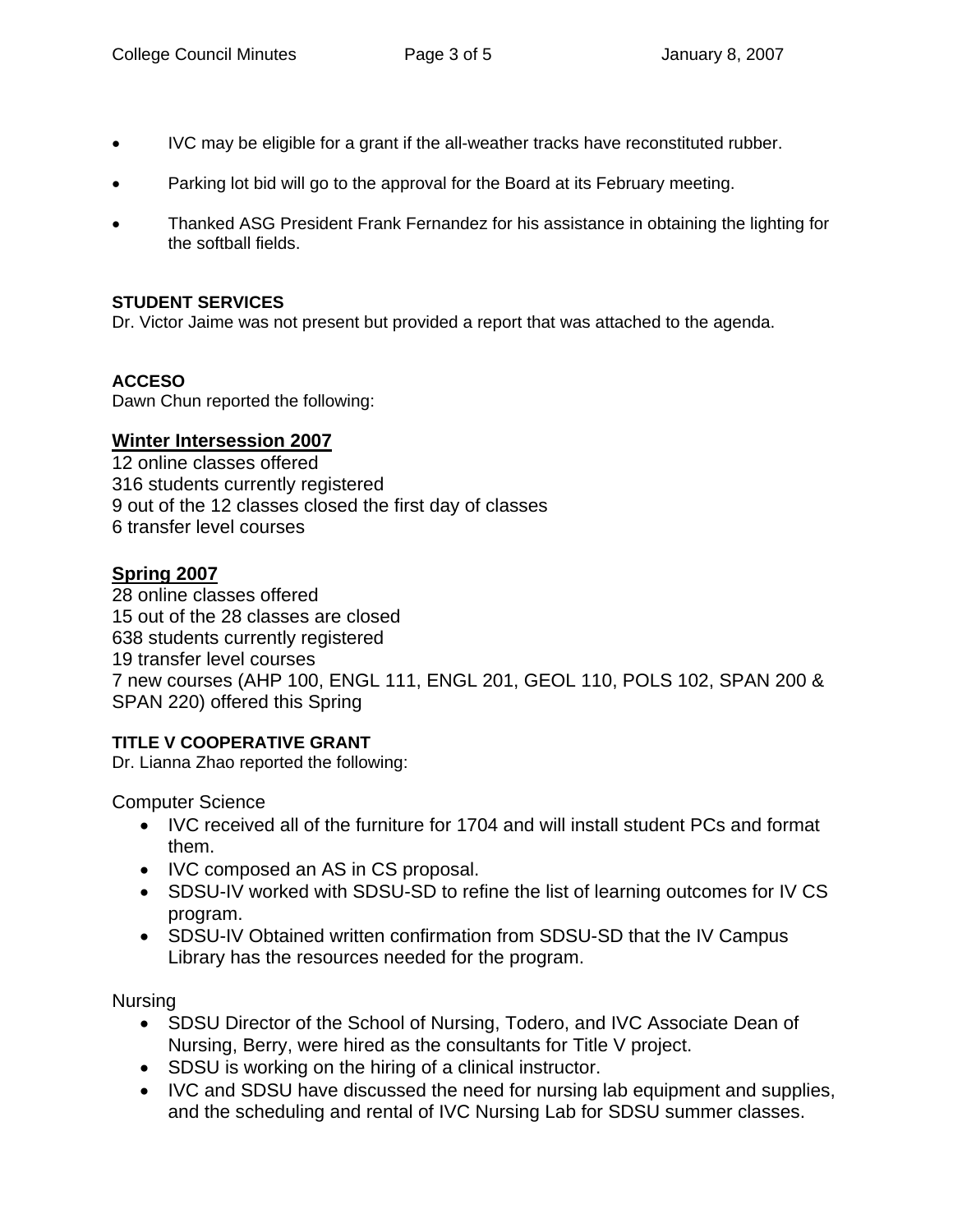- Since VP Singer delayed approving the RN to BSN program till November, we are on a tight schedule to organize SDSU-IV Nursing program and admit students this spring.
- IVC Title V counselor believes that there are only about 30 applicants for SDSU-IV's RN to BSN program, probably not all of them will qualify for admission, while we need to have 30 students enrolled by the fall to meet Singer's criteria for making the pilot program permanent after the Title V grant ends.

Management and Evaluation

- External Evaluator's Year 1 evaluation memo was received.
- Year 1 Annual Progress Report was submitted to the Department of Education.

# **ASSOCIATED STUDENT GOVERNMENT**

Frank Fernandez reported the following:

- He will be attending the Statewide Student Senate in Sacramento on January  $19^{th}$ .
- On January  $26<sup>th</sup>$ , he will be attending the Region X meeting at Palomar College.
- A "Welcome Back Day" is underway for the spring semester and will include passing out the health surveys from the last semester.
- Sergio Lopez stated that the remodeling of the Health Center will include private exam rooms with new signs to promote the health center.

# MINUTES FROM STANDING AND AD HOC COMMITTEES

The following minutes were presented for their review:

- a. Bond Oversight Committee: December 1, 2006
- b. Insurance Committee: December 4, 2006
- c. Planning and Budget Committee: December 6, 2006

# DISCUSSION AND INFORMATION ITEMS

# **Election of Chair**

Vice Chair Abarca stated that due to the vacancy left by Cathy Zazueta's leave of absence, the next meeting will be open for nominations and possibly the election of a chair.

# **Posting of Committee Minutes on the website**

Vice Chair Abarca stated that there is a desire to have all committee minutes posted to the website.

Dr. Robin Ying stated that the college did not have a webmaster at the time and someone needs to maintain the files in a central location.